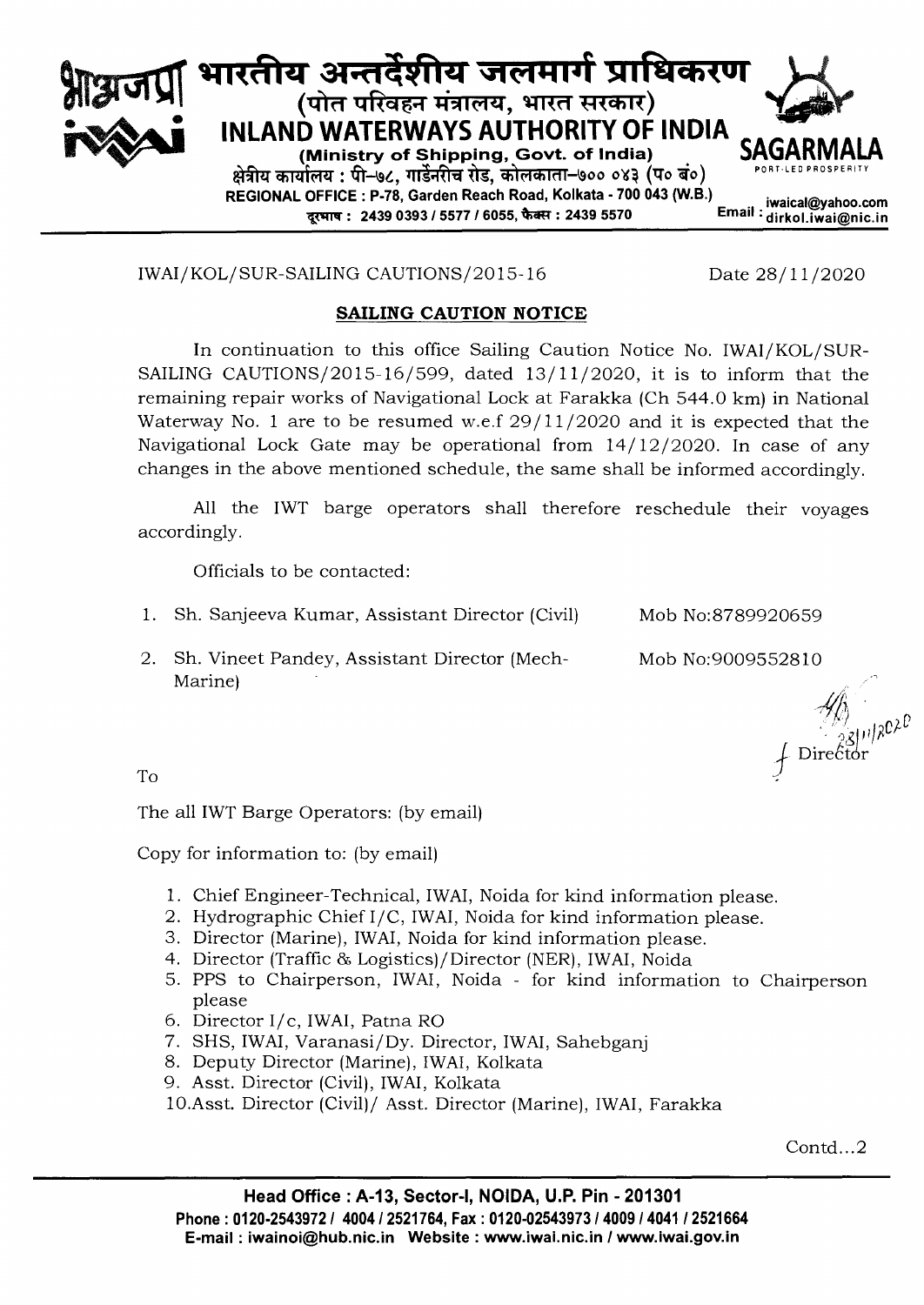- 11. Asst. Hydrographic Surveyor, IWAI, Swaroopganj
- 12. P.A. to Vice Chairman, IWAI, Noida for kind information to Vice Chairman please.
- 13. P.A. to Member (Technical), IWAI, Noida for kind information to Member (Technical) please.
- 14. P.A. to Member (Traffic & Logistics), IWAI, Noida for kind information to Member (Traffic & Logistics) please.
- 15. PCSA, IT Cell, IWAI, Noida to upload in IWAI Website.
- 16. M/s Milan Marine Services Pvt. Ltd, Kolkata To instruct their pilots to follow the above.

| Name of Cruise<br>Vessel                    | Name of Firm                                                                                                                                                          | Contact No.        |
|---------------------------------------------|-----------------------------------------------------------------------------------------------------------------------------------------------------------------------|--------------------|
| MV Sukhapa, MV<br>Rajmahal, MV<br>Charaidew | M/s Assam Bengal Navigation Co. Pvt. Ltd, 0361 266 7871, 72,<br>3B, Dirang Archade, G.N.B Road, Chandmari, 73, 92070 42330, 31<br>Guwahati - 781003, Assam            |                    |
| MV Mahabahu!                                | M/s. Adventure Resorts & Cruises Pvt. Ltd., 0129-4098000,<br>55, Charmwood Plaza, Eros Garden, Near 08723867557,<br>Suraj Kund, Faridabad - 121009                    | 09854000707        |
|                                             | MV Ganges Voyager M/s Heritage River Journeys Pvt. Ltd, 7,011-26124069/4070<br>Second Floor, Local Shopping Centre, Vasant<br>Arcade, Vasant Kunj, New Delhi - 110070 | 09674768808        |
| MV Bengal Ganga                             | M/s Heritage River Cruises Pvt. Ltd, 9123, B-011-26124069/4070,<br>9, Vasant Apartment, Masoodpur Village, New 09674768808<br>Delhi - 110070                          | rv@bengalganga.com |
| MV Paramhansa,<br>MV Millenium              | M/s. Vivada Corporation Ltd., 14, Southern 9883933033<br>Avenue, Kolkata – 700026                                                                                     |                    |
| MV Kalaw Pandaw                             | MV Kindat Pandaw, Ms/ Indus River cruises Privtae Limited, 17,9831195656<br>MV Katha Pandaw, old China Bazar Street, Kolkata-700001                                   |                    |

## **List of Cruise Operators**

## **IWT Operators**

- 17. M/s. Eastern Navigation Pvt. Ltd, 2nd. Floor, Block 'D', Merchantile Building, 9/12 Lal Bazar Street, Kolkata - 700 001, Ph. 033-22435382/5384, Mob : 09830323462, enpl@rediffmail.com
- 18. M/s. Asha Bharsha, Vill & P.O. Noorpur, South 24 Parganas, Mob No. 9932027799, email : ashabharsha@gmail.com
- 19. M/s. River Waterlink Pvt. Ltd., 56-D, Block-D, 2nd. Floor, New Alipore, Kolkata - 700 053, Mob No. 9748918888

Contd...3